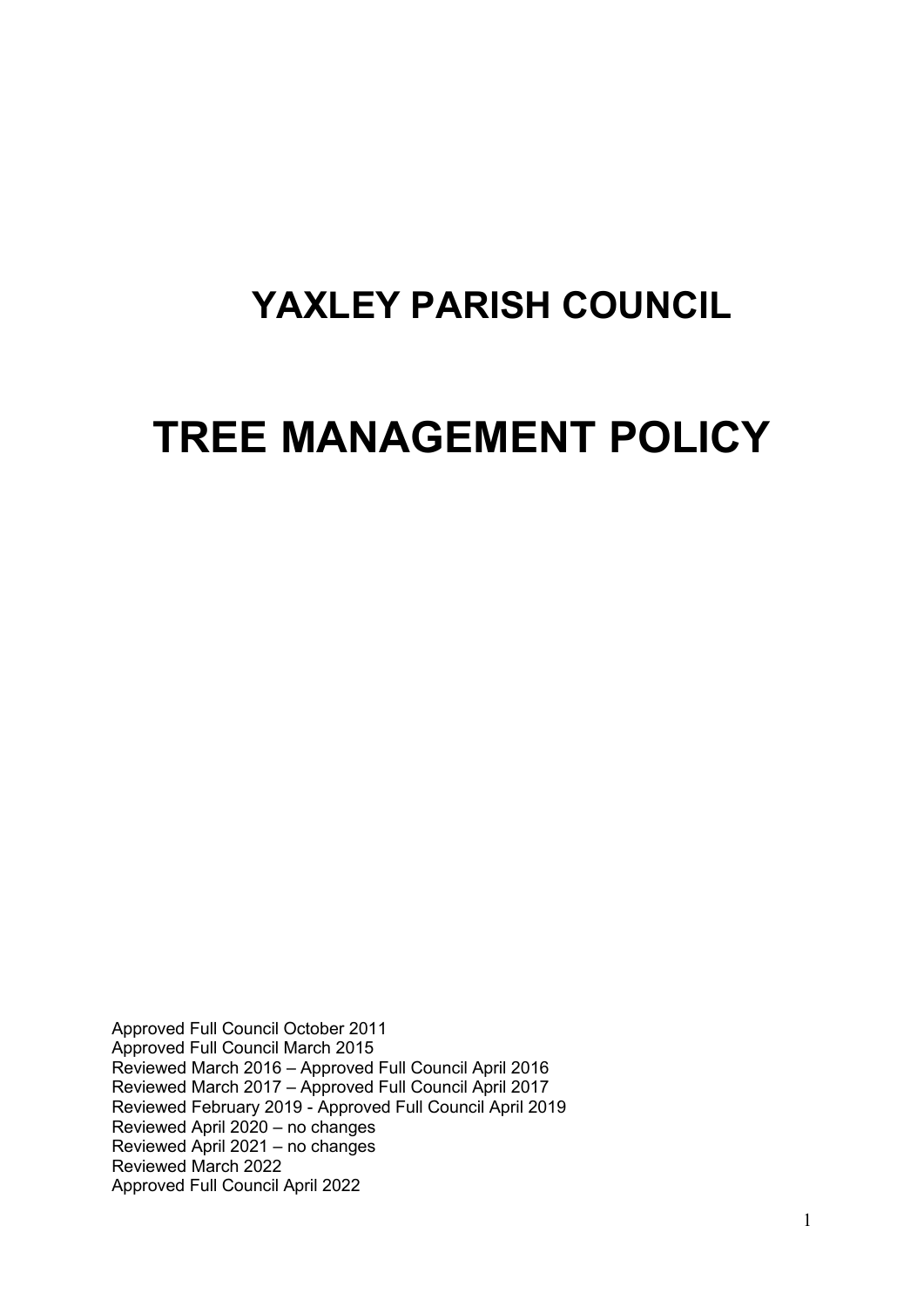### **CONTENTS**

|                                  | Page |
|----------------------------------|------|
| <b>Version Control</b>           | 3    |
| <b>Introduction</b>              | 4    |
| <b>Tree Zones</b>                | 4    |
| 'Frequent Access Zones'          | 4    |
| 'Secondary Zones'                | 4    |
| <b>Inspection Programmes</b>     | 5    |
| <b>Periodic Inspections</b>      | 5    |
| <b>Non-Scheduled Inspections</b> | 6    |
| <b>Inspection Criteria</b>       |      |
| <b>General Tree Assessments</b>  | 7    |
| <b>Reporting Process</b>         |      |
| <b>Records</b>                   |      |
| <b>Review &amp; Monitoring</b>   |      |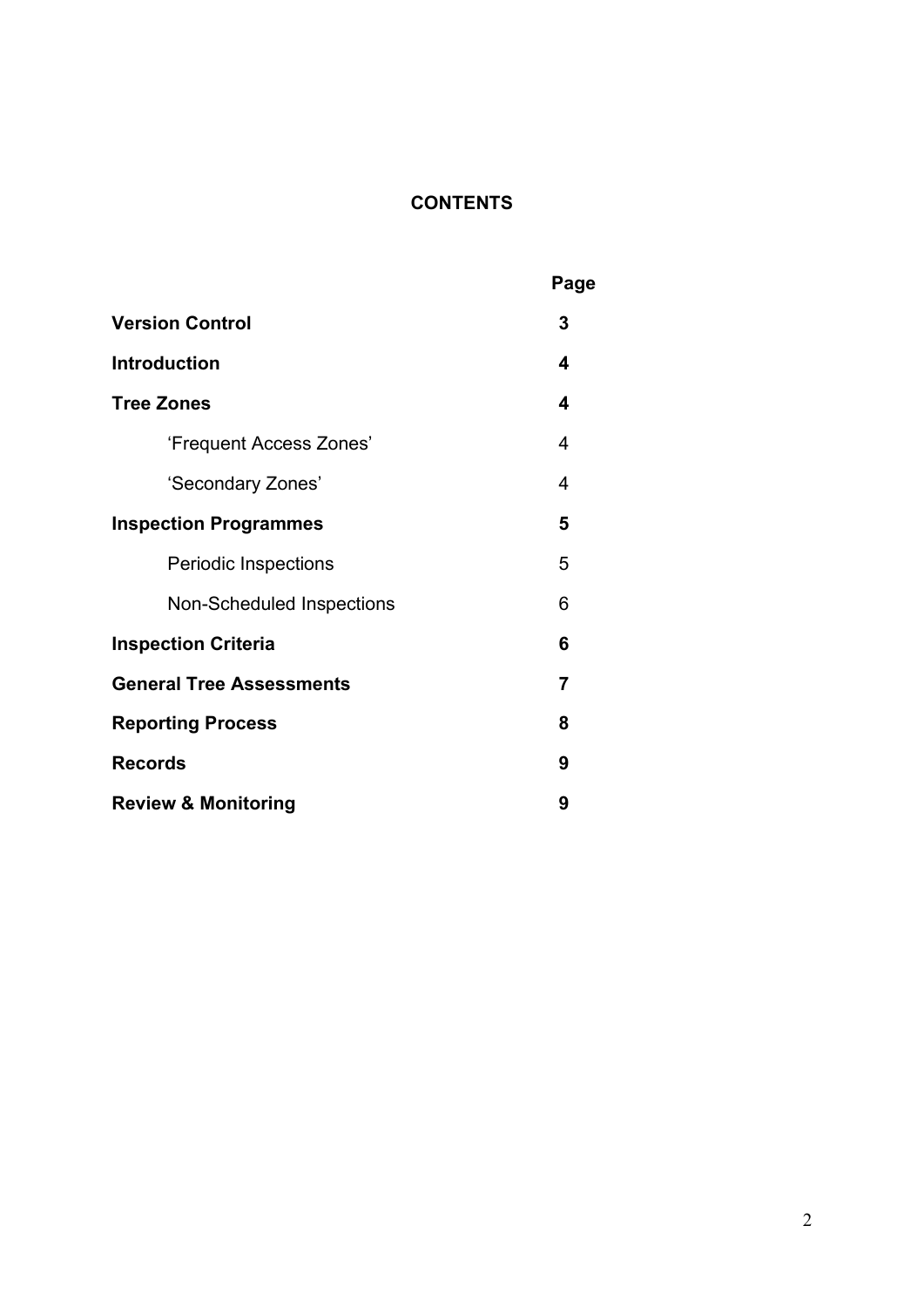#### **1 INTRODUCTION**

- 1.1 This Policy is to ensure safety for members of the public and employees and to maintain a rural and ecological village. Yaxley Parish Council (the Council) is striving to provide a sustainable Tree Management Plan without placing detriment on any individuals. The document is produced and takes into account the instructions issued by various Authorities and Agencies and where necessary have included the direct actions arising from such instructions.
- 1.2 It is also the aim of this Policy to provide information and guidance as to a set procedure involving a day-to-day tree management plan, frequent and less frequent tree inspection programmes, individual responsibilities and a robust reporting and action procedure.
- 1.3 This Policy also places a responsibility on the Council to maintain Tree Assessments, a tree inspection register, a risk assessment and a log of all major tree work undertaken by either Council employees or specialist contractors. There is also a responsibility for the Council to maintain a robust reporting system this is easily accessed by the public and a recording system that allows an audit trail.

#### **2 TREE ZONES**

- 2.1 To enable tree inspections and work to be prioritised, planned and monitored two Zones have been established to identify specific areas under the control of the Council. The classification of specific areas within the zones must be amended should there be a change in condition of use.
- 2.2 **'Frequent Access Zones'** The 'Zones' are areas where members of the public or Council employees have frequent access to trees i.e. those which are closely approached by people every day. Frequent Access Zones must be given priority for inspections and tree maintenance work. Plans of the 'Zones' have been produced by an arboricultural specialist and are included in appendix A. The Frequent Access Zones that are recognised as Council responsibility are:
	- Middletons Road Recreation Field:
	- The Cemeteries
	- Blenheim Way
	- St Peters Church Yard/Pound Lane
	- Land lying to the North of Seaton Close known as Green Park
- 2.3 **'Secondary Zones'** These are areas where trees are not subject to frequent access and have been identified as:
	- Apple Tree/Mere View as highlighted on map CB4453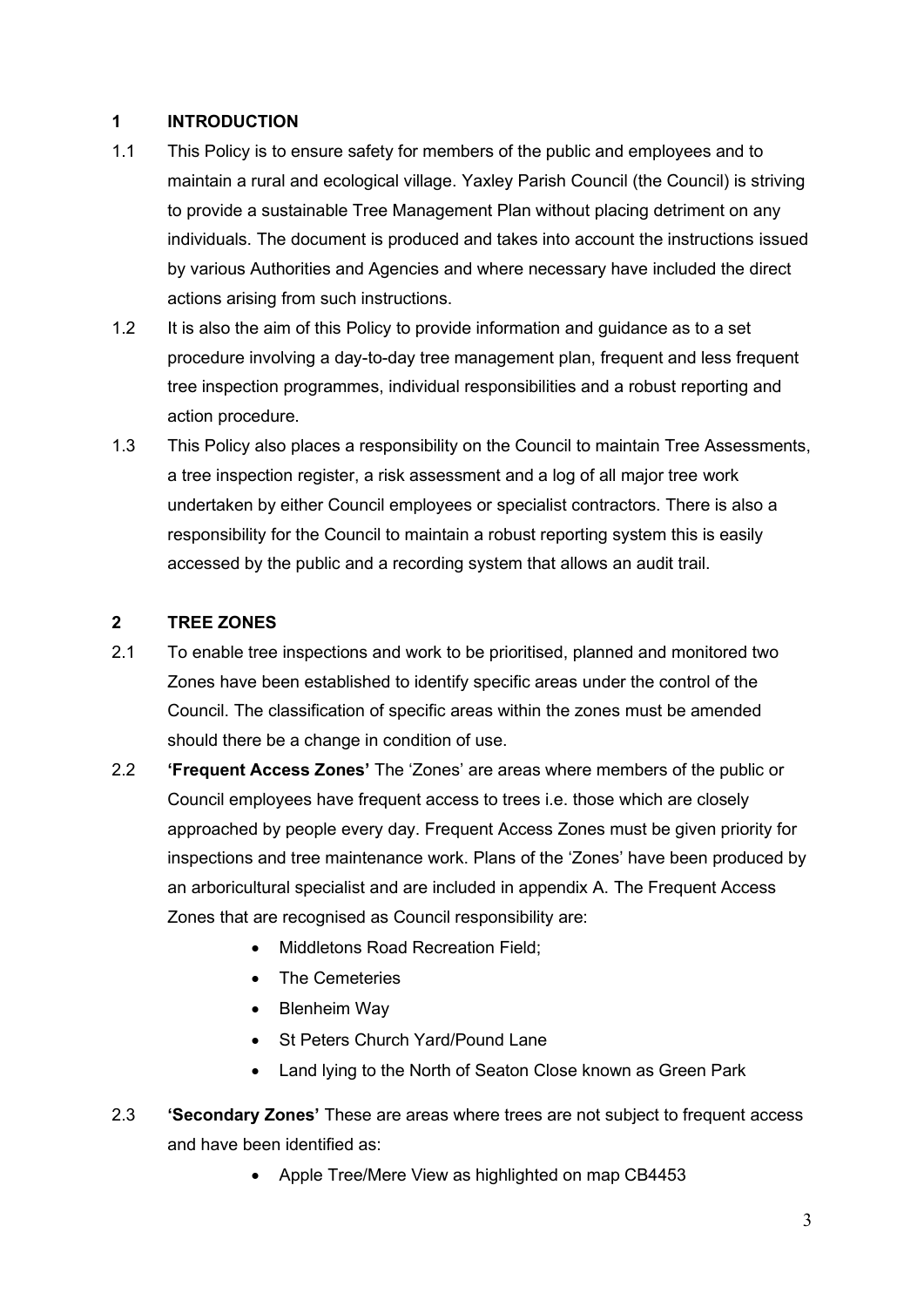- Kingfisher Close
- Laurel Close
- Lee Road
- Foxglove Close
- Queens Park
- 2.4 Gault Park and the field off Church Street/Waterslade Road are leased from the Parish Council and the responsibility of the trees is with the leaseholder.

#### **3 INSPECTION PROGRAMME**

- 3.1 To enable the Council to maintain the trees within their remit to a safe standard it is essential that both periodic and non-scheduled inspections are carried out. It must be recognised that certain inspections can only be undertaken by a specialist contractor. This does not, however, remove any responsibility placed on individual Council employees, Council Members or members of the public using Council facilities. The inspections programme forms the basis on time scales although it must be accepted that there may be occasions when inspection must be undertaken outside of these periods.
- 3.2 All inspections must be prioritised though Risk Assessment, specialist advice received and in accordance with the 'Zone' classification.
- 3.3 It is the responsibility of the Clerk to ensure contact details are maintained of competent tree contractors/technicians and specialist advisors. Before any contractors are placed on a contact list they must produce evidence of their qualifications. The national standard for tree surgery work is defined in British Standard 3998:2010 'Recommendations for Tree Work'. This standard should be the standard followed by all tree work contractors.
- 3.4 **Periodic Inspections.** Following advice received from an arboricultural specialist the following inspection periods have been agreed, together with the level of competency required by individuals carrying out the inspections.

| <b>Yearly Inspection</b>   | These should be carried out by a technician with          |
|----------------------------|-----------------------------------------------------------|
|                            | appropriate training and knowledge to assess the          |
|                            | condition of trees.                                       |
| <b>3 Yearly Inspection</b> | These should be carried out by a qualified arboricultural |
|                            | specialist.                                               |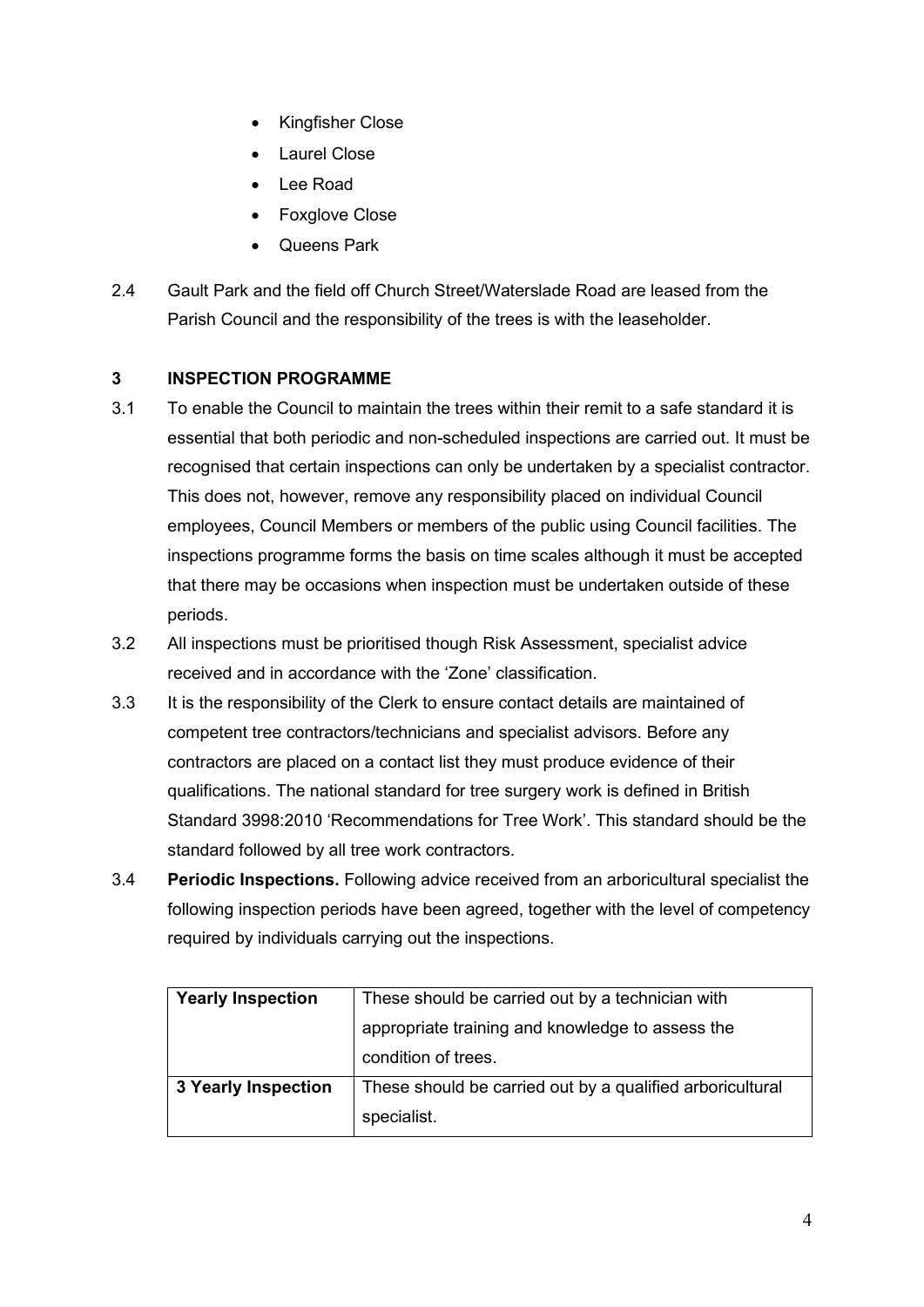- 3.5 The yearly inspection should assess any work that is required to maintain the trees to a safe standard. Any identified work should be discussed with the Clerk and if necessary a trained arboriculturalist brought in to give a second opinion. Any minor work will be carried out in house by the Grounds Team, in circumstances where the work cannot be undertaken in house then the work will be undertaken by qualified tree surgeons.
- 3.6 The 3 yearly inspection will include an assessment of tree hazards including estimating the risk which a tree or group of trees poses to persons or property.
- 3.7 **Non-Scheduled Inspections.** There will be occasions where inspections mus be conducted outside of the periodic Schedule. These should be triggered:
	- Following high winds/gales\*\*
	- During drought periods\*\*
	- Following extended heavy rainfalls\*\*
	- Recognised subsidence
	- Following fires that either directly or indirectly involve a tree
	- Following work undertaken by contractors
	- When work is undertaken by other utilities in close proximity of trees (i.e. drainage work underground cable laying, overhead cable works etc)
	- Immediately on receipt of a report of damaged or dangerous trees

*\*\* identifying droughts and gales is far from straightforward and information from the MET office, Environment Agency and the UK Power Networks will be considered as part of the assessment to undertake as inspection.*

- 3.8 This list is not exhaustive and it is the responsibility of Council Members or employees to identify any other triggers that will result in an inspection being required.
- 3.9 Non-scheduled inspections can be undertaken by Council Members or employees and where there is uncertainty as to the safety of any tree a specialist or technician must be consulted.

#### **4 INSPECTION CRITERIA**

4.1 Acceptable and effective tree inspection procedures should ensure that changes in tree condition are noted and acted upon before the tree becomes hazardous and injury to persons or damage to property occurs. The Councils tree inspection procedures take into account the following criteria: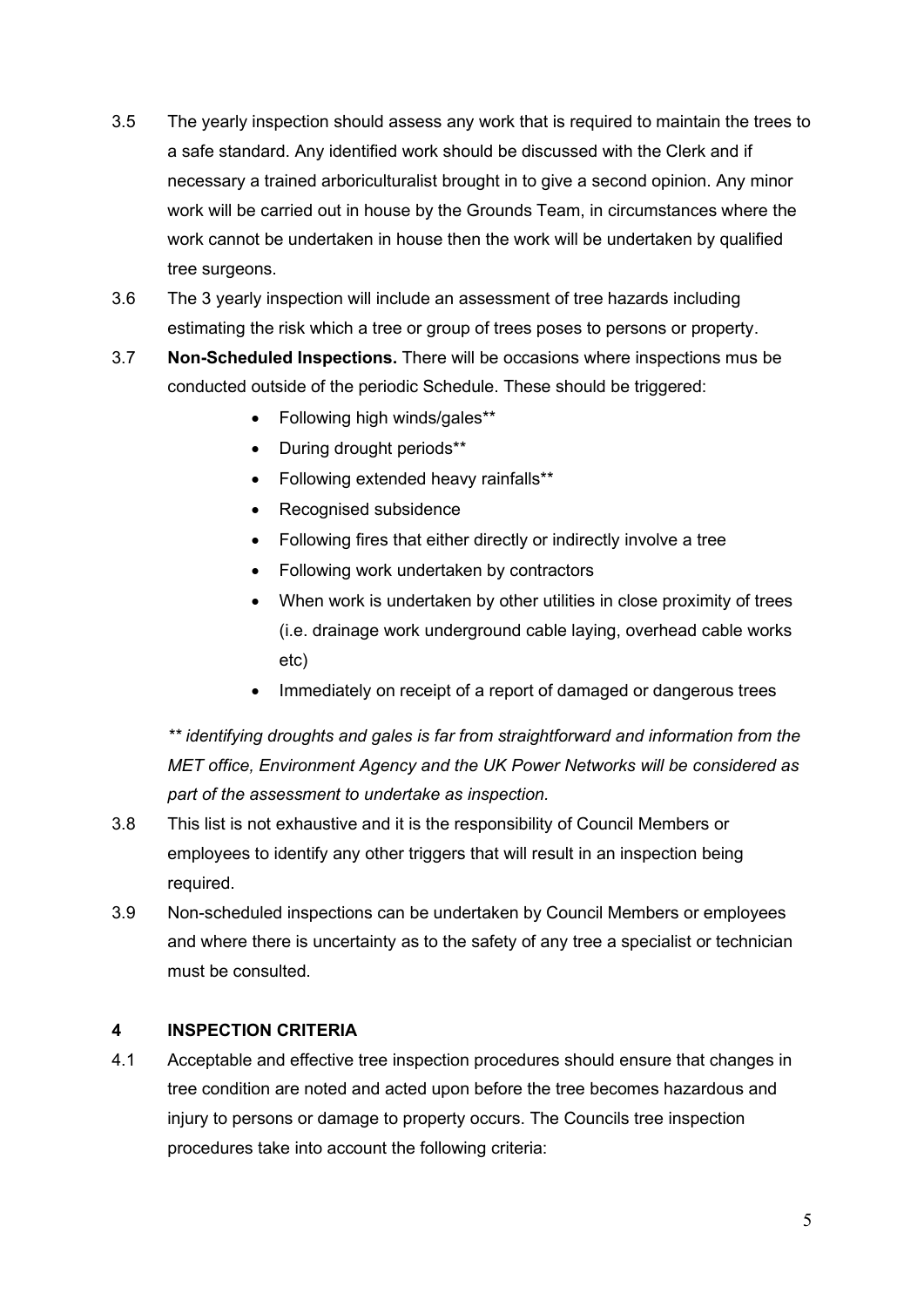- Species Some species are more prone to develop physiological defects
- Age of Tree A tree is more likely to develop structural defects during the latter stages of its life
- Condition Trees should be inspected more regularly if structural defects have been noted which increase the risk of failure in extreme weather
- Location Surrounding features should be noted which would become a target if the tree collapsed or fell
- Level of access 'Frequent Access Zones' will take priority over 'Secondary Zones'
- Timing Trees are best inspected when in full leaf, from mid-summer through to autumn, before leaf fall. However, if the scale of the operation dictates, inspections should continue throughout the year. Risk Assessment review periods have been programmed for August to take this into account.

#### **5 GENERAL TREE ASSESSMENT**

- 5.1 General Tree Assessments must be produced every 3 years by a trained and qualified arboriculturalist. The information should be presented in an easy to read manner and must describe the condition of the tree in detail and any work/action required. All trees will be mapped for ease of reference. These assessments will then be used to programme work and a base for annual tree inspections by the Grounds Team or when there is a report of tree damage. An 'Action Plan' will also be maintained and updated as recommendations/tasks are completed.
- 5.2 The assessments and associated maps are kept electronically and are available at all times
- 5.3 This Policy will be reviewed on every 3 years.
- 5.4 Yaxley Parish Council has a duty of care to ensure the safety of its Parishoners on its land. This duty extends to notifying the tree owner, if one can be ascertained, where privately owned trees are assessed as a hazard to those using the Council facilities or to Council property. Having ascertained a potentially hazardous tree, appropriate steps will be taken to contact the tree owner, if possible, to make the area safe. The tree owner will be urged to carry out the work as soon as possible to remove the hazard.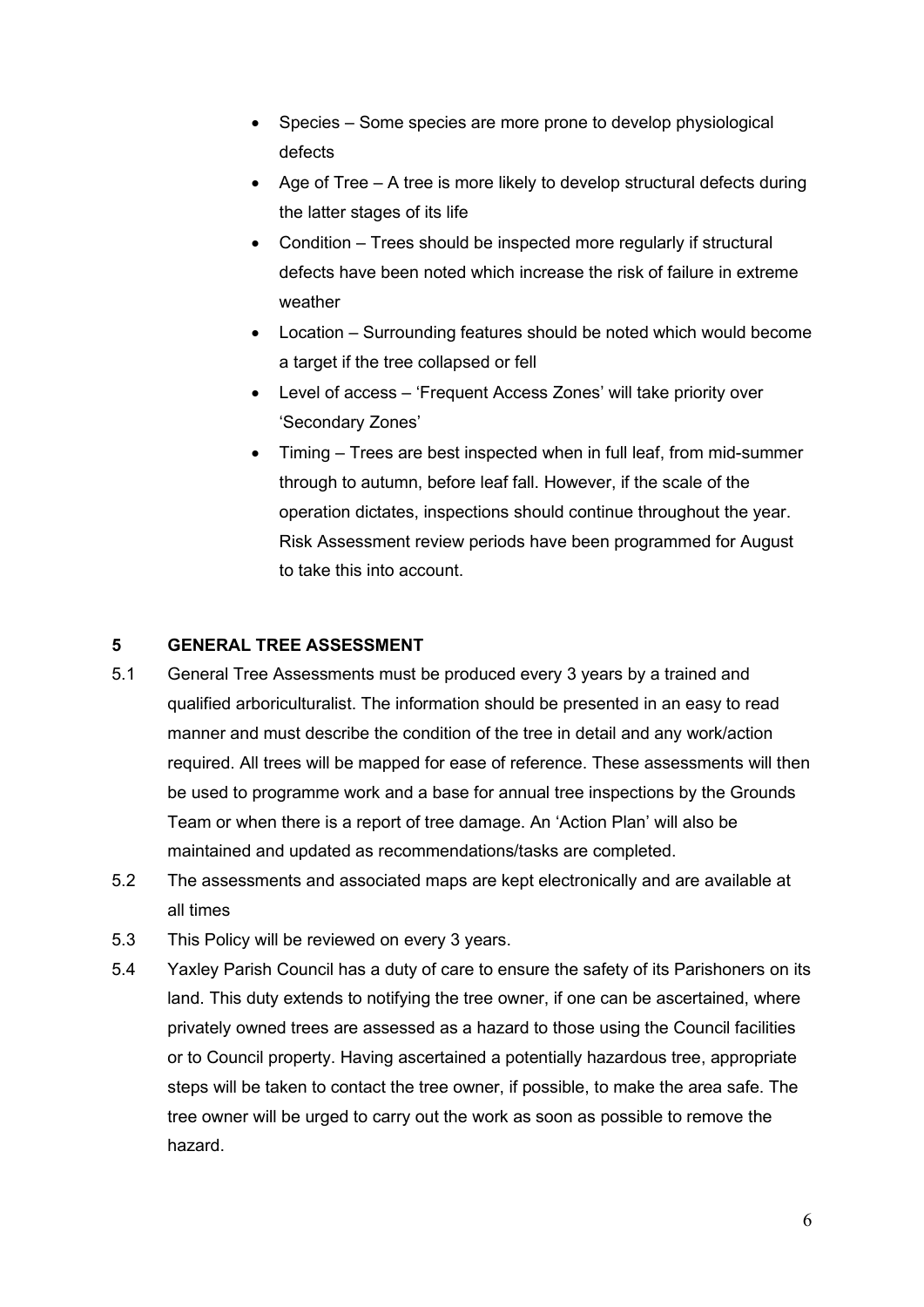#### **6 REPORTING PROCESS**

- 6.1 Systems are in place to allow damaged or dangerous trees to be reported and to ensure that any reports are actioned and recorded. Yaxley Parish Council has recognised that reports are likely to be received from members of the public, Council employees, Council members, groups using the Council facilities or the Police.
- 6.2 It is envisaged that the Clerk will normally be the first point of contact for persons making a report. The Clerks first priority should be to identify the tree owner. Where the Clerk considers that immediate action is required to remove a hazard there will not be a need to first contact the Chair or Vice-Chair prior to work being sanctioned. The following reporting scheme must be maintained:
- 6.3 **Members of the public (Council office hours).** During office hours members of the public may report concerns to the Council Office. The details will be recorded in a tree management action log by the Clerk who will ensure that the reported tree is inspected by an appropriate person. They may initially be a Council groundsmen but if considered this will not be appropriate a technician should be contacted.
- 6.4 **Members of the public (outside Council office hours).** A telephone number is available with a facility to record any messages. For emergency contacts a number will be supplied on the voicemail to allow contact with either the Clerk or a nominated person. The person receiving the report will arrange for an inspection to take place by either a Council employee or nominated specialist or technician.
- 6.5 **Council Employees and Members.** Council employees will report any concerns directly to the Clerk. If unavailable, the trained technician of the workforce team will be contacted who will then arrange for an inspection to be undertaken. If a report is made directly to a Council employee they will direct the reporting person to the Clerk.
- 6.6 **Groups using Council facilities.** Concerns should be reported using the same process as that for members of the public.
- 6.7 **The Police.** From time to time it is expected that reports from the public will be made directly to the Police. The local Police station maintains a contact number for the Council.
- 6.8 To enable members of the public to be aware of the reporting process details will be placed:
	- On the Council website
	- On the Councils Facebook page
	- On Council notice boards